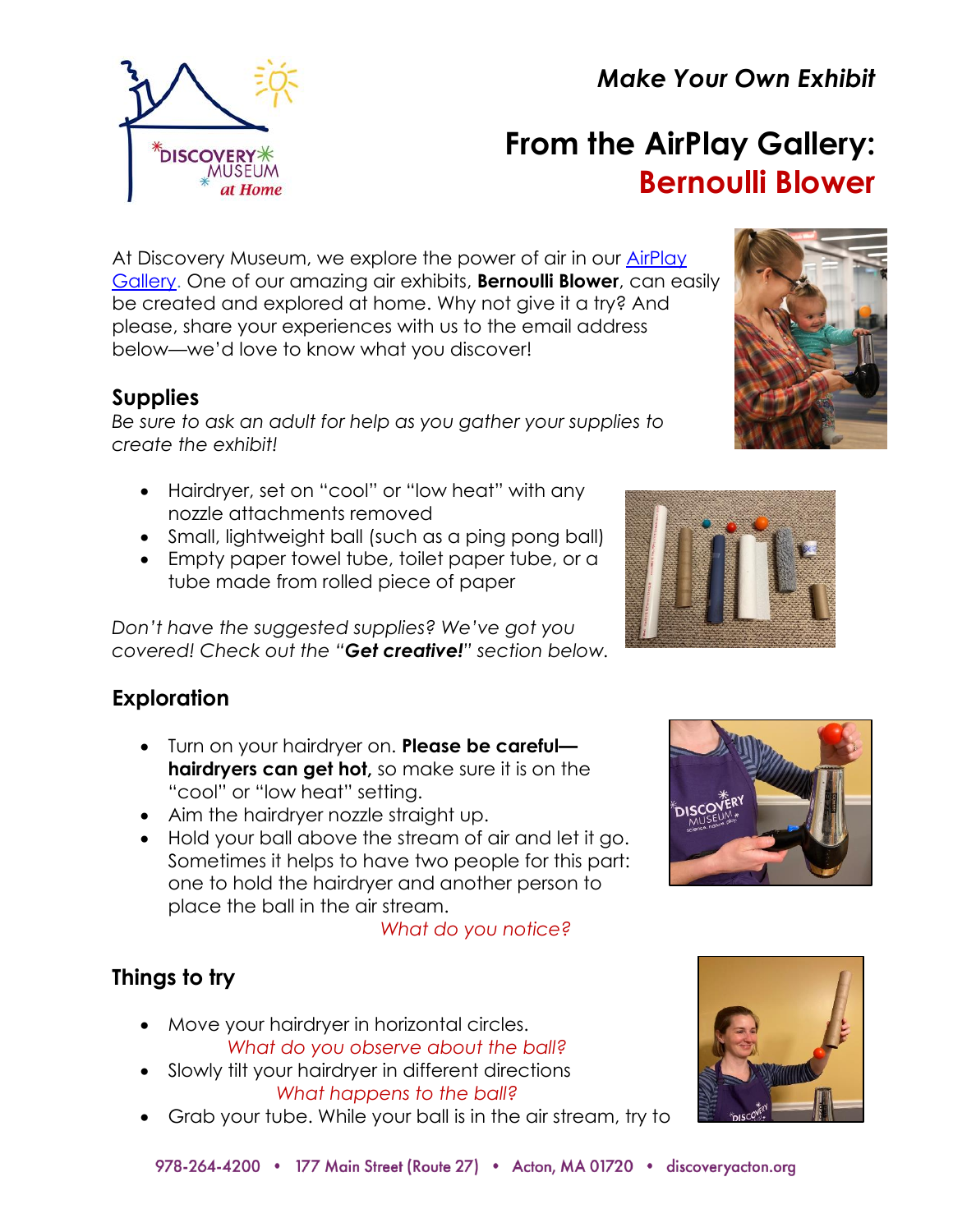

slide the tube over the ball so that it acts as a tunnel for the ball (see photo).

*What does the ball do when you put the tube over it?*

# **Get creative!**

Remember, experimenting is about trying new things, observing what happens, and then trying more new things. Not all of the supplies you try will work equally well with your exhibit, and that's ok! It's an experiment! Here are some questions to help you get creative…

- Don't have a ping-pong ball? What other kinds of balls can you test? Can you create a "ball" using a pom-pom or balled up piece of paper?
- Does your exhibit work with objects of other sizes, weights, shapes?
- If you don't have a tube that fits your ball, can you make one out of paper, aluminum foil, or something else around your house?
- What else do you want to try with your exhibit? Share your ideas with those in your house and see if they can help you make it happen!
- No hairdryer? No problem! Here are two of our favorite activities for playing with the power of air.

#### *Lift a ball with the power of your breath*

- Supplies: 1 small cup (3oz bathroom cup size works well), and a ball to fit inside your cup (a lightweight ball is a great start, but you can try a ball of paper or a pompom)
- Start exploring
	- Place the ball in the cup.
	- What do you think will happen if you blow *across* the top of your cup? Try it!

#### *What do you notice about the ball?*

- Things to try
	- How far can you make the ball jump out of your cup? (keep trying to blow with different strength puffs and from different angles)
	- Can you catch your ball into a second cup?
- Get creative!
	- Do you have other cups and balls you can use?
	- Which combination works the best? Why do you think that is?
	- Do the Discovery Museum Bernoulli Blower challenge below using your cup and ball!

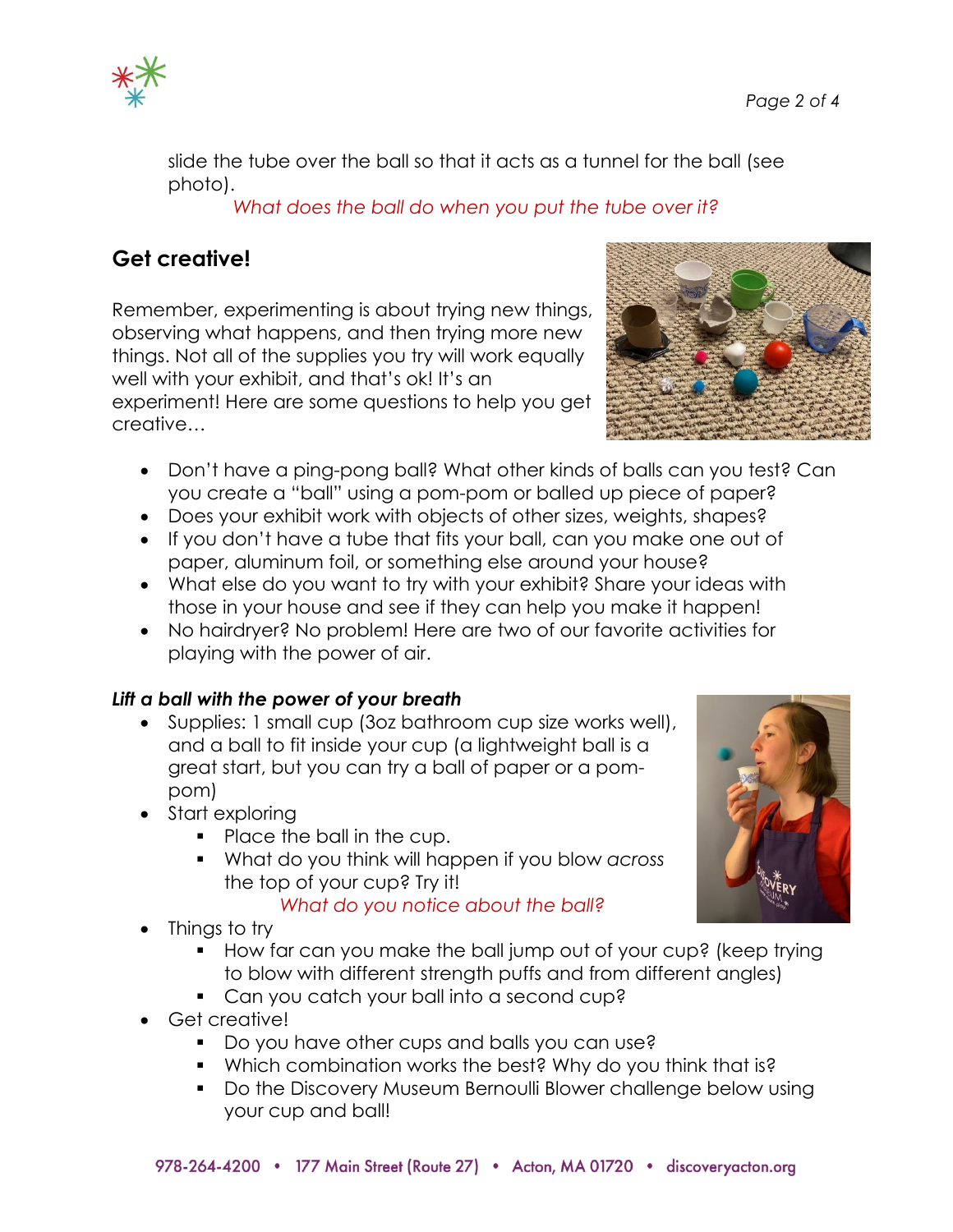



#### *Build a model of an airplane wing using a strip of paper*

- Supplies: a strip of paper
- Start exploring
	- Place one of the short sides of your strip of paper below your lower lip.
	- Blow across the paper.

#### *What do you notice about the paper?*

- Things to try
	- What does the paper do if you blow across it lightly?
	- What happens if you blow really hard?
- Get creative!
	- Does anything change if you use a piece of paper of a different length? Different width?
	- What happens if you try to blow across two strips of paper?
	- Decorate your homemade airplane wing and fly it around the house!

## **What's going on?**

When you turn on your hairdryer, does your ball dance in the stream of air? When you move your hairdryer in circles, does your ball drop to the ground? Why do you think your ball stays in the air?

The moving air coming out of your hairdryer creates something called *low pressure*. The low pressure exists in the moving air, and *high pressure* exists in the surrounding still air. The high-pressure acts like a spring, pushing the ball back into the low pressure of the moving air. Because of this pushing, the ball remains in the stream of air even when you move your hairdryer around. This discovery comes to us from back in the 1700s from a physicist named Daniel Bernoulli, and his discovery was named Bernoulli's Principle, hence the name Bernoulli Blowers.

Bernoulli's Principle even helps explain how airplanes stay in the sky! If you explored the **Get creative!** Activities above, you used Bernoulli's Principle to lift a ball or piece of paper into the air just as a plane gets lifted into the air. By blowing air across your cup or strip of paper, you created a *low-pressure* area above your object. According to Bernoulli's Principle, this difference in low pressure (moving air) and high pressure (still air) creates a force called *lift* that causes an object—like a ball, piece of paper, or airplane—to move towards the low-pressure area. This is one way air can move objects.